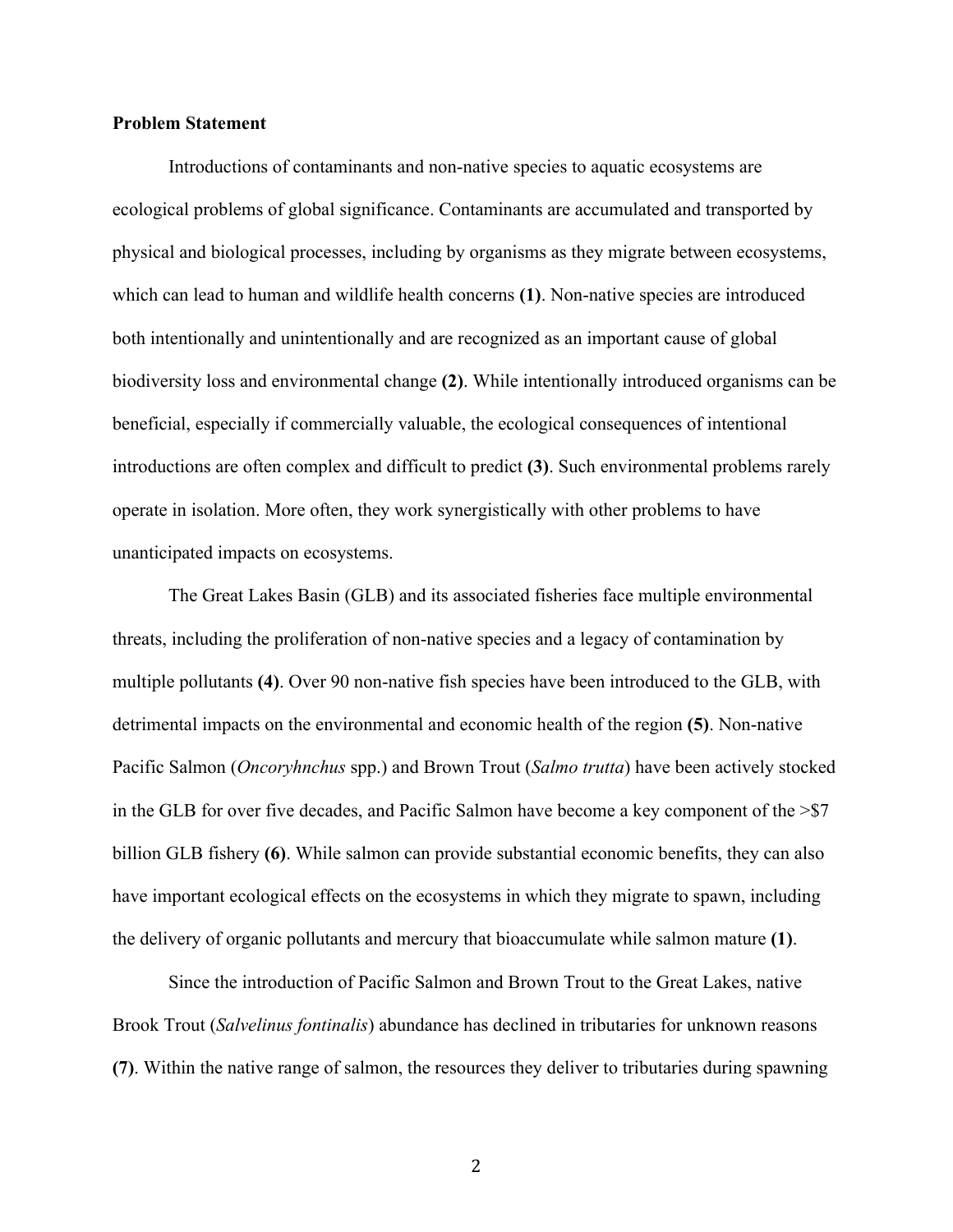migrations can increase resident fish growth, but influences outside their native range are uncertain **(8)**. In Great Lakes tributaries, inputs from salmon are positively correlated with pollutant concentrations in stream-resident fish **(9)**. Mercury, in particular, is a contaminant of concern in the GLB, due to increased atmospheric mercury deposition in the Great Lakes and the adverse effects associated with its identification as a neurotoxin **(10)**. Thus, current proposals in Michigan to increase fish passage at dams could have widespread, but understudied, effects on resident trout populations, including through mercury biotransport.

The objective of this research study is to determine if salmon-derived material has a differential effect on growth and mercury bioaccumulation of native Brook Trout when compared to introduced Brown Trout. If Brown Trout confer a greater growth benefit from salmon material consumption, an increase in fish passage at dams could further diminish the abundance of native Brook Trout. Conversely, the provision of salmon material could release Brook Trout from competition with Brown Trout, enabling the two species to better coexist. Further, the provision of salmon material could negatively impact both resident trout species through increased mercury contamination.

## **Project Description**

During the summer of 2014, through the support of a College of Science Summer Undergraduate Research Fellowship, I conducted a mesocosm experiment to determine whether the presence of salmon tissue has a differential effect on the growth rates of co-occurring Brook Trout and Brown Trout. I reared both species for 7 weeks in flow-through mesocosms, with regular rations of bloodworms or bloodworms augmented by salmon tissue, and measured fish mass and length weekly. The results of the mesocosm experiment suggest that salmon tissue may equally benefit both native Brook Trout and introduced Brown Trout. However, average growth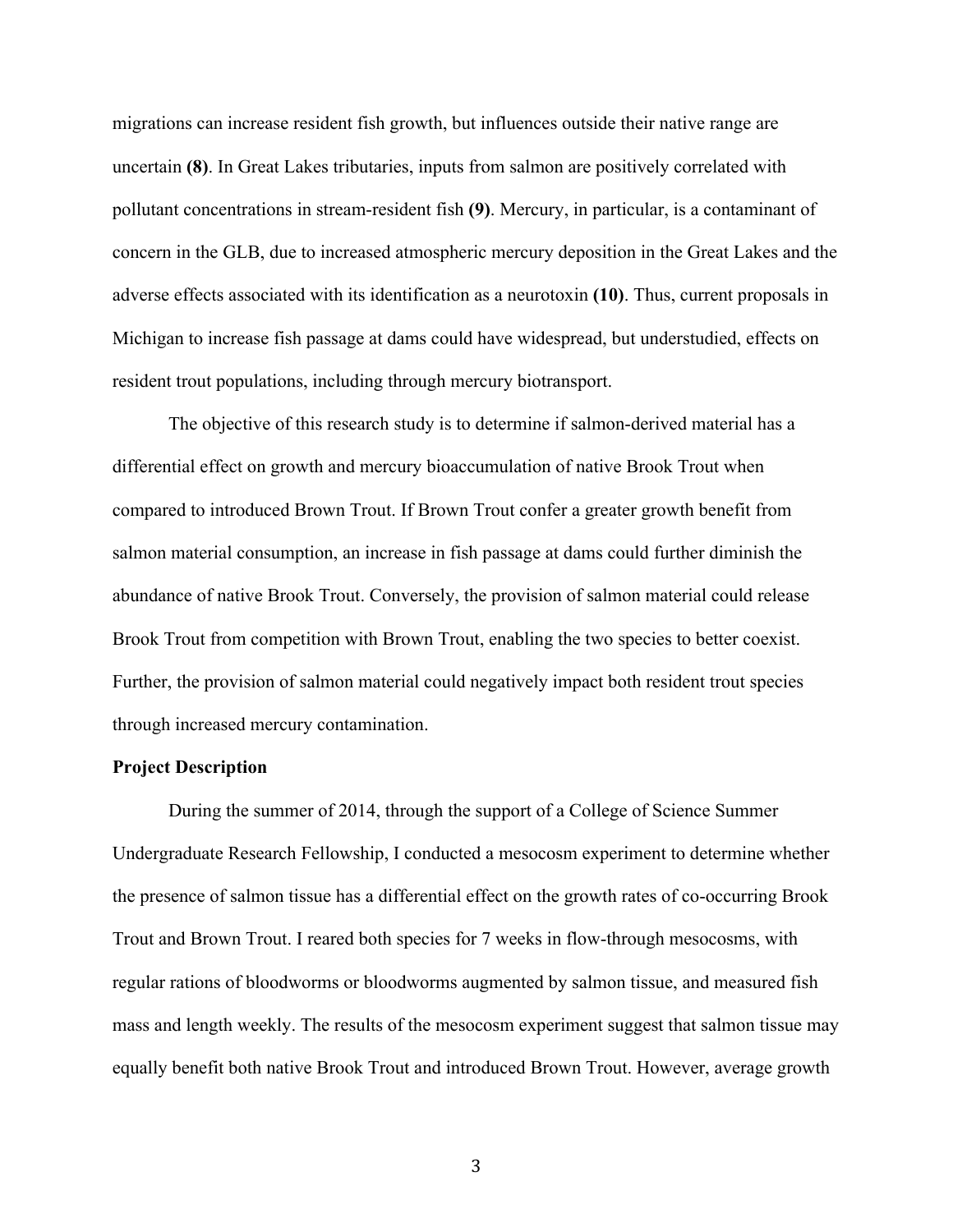rates of Brook Trout were significantly greater than Brown Trout – an unforeseen result not previously reported in the primary literature **(ct. 11)**.

To determine if significant increases in growth were a result of increased salmon tissue consumption, I conducted extensive stable isotope analyses on the bloodworms, salmon tissue, and experimental fish. In the presence of salmon tissue, both Brook Trout and Brown Trout exhibited isotopic ratios reflecting a predominance of salmon tissue in their diet. However, neither species conferred a growth benefit from consumption of salmon tissue. This result has numerous implications. First, where salmon are introduced, the material they deliver may serve as a resource for resident fish but not a resource subsidy. Second, in the native range of salmon, observed growth increases in resident fish may be mediated by a specific pathway (i.e., direct consumption of salmon eggs as opposed to direct consumption of salmon tissue). Third, growth responses to salmon material consumption may be component-dependent (i.e., carbohydrate-rich salmon eggs may confer a greater growth benefit than protein-rich salmon tissue).

To complement the data obtained from the mesocosm experiment and the stable isotope analyses, I am requesting \$1,400 to cover the consumable costs for use of a Direct Mercury Analyzer (DMA) and a bomb calorimeter. Through extensive mercury analyses, I will determine if mercury bioaccumulation is positively correlated with increased consumption of salmon tissue. Because shifts in isotopic ratios towards that of salmon tissue and elevated mercury concentrations are both indicative of increased salmon tissue consumption, the results of the mercury analyses will complement the results obtained from the stable isotope analyses. By using two complementary analyses, I will not only strengthen the implications of the results obtained, but I will further assess the extent of salmon tissue consumption by each species. Additionally, the mercury analyses will add another dimension to the study – the potential for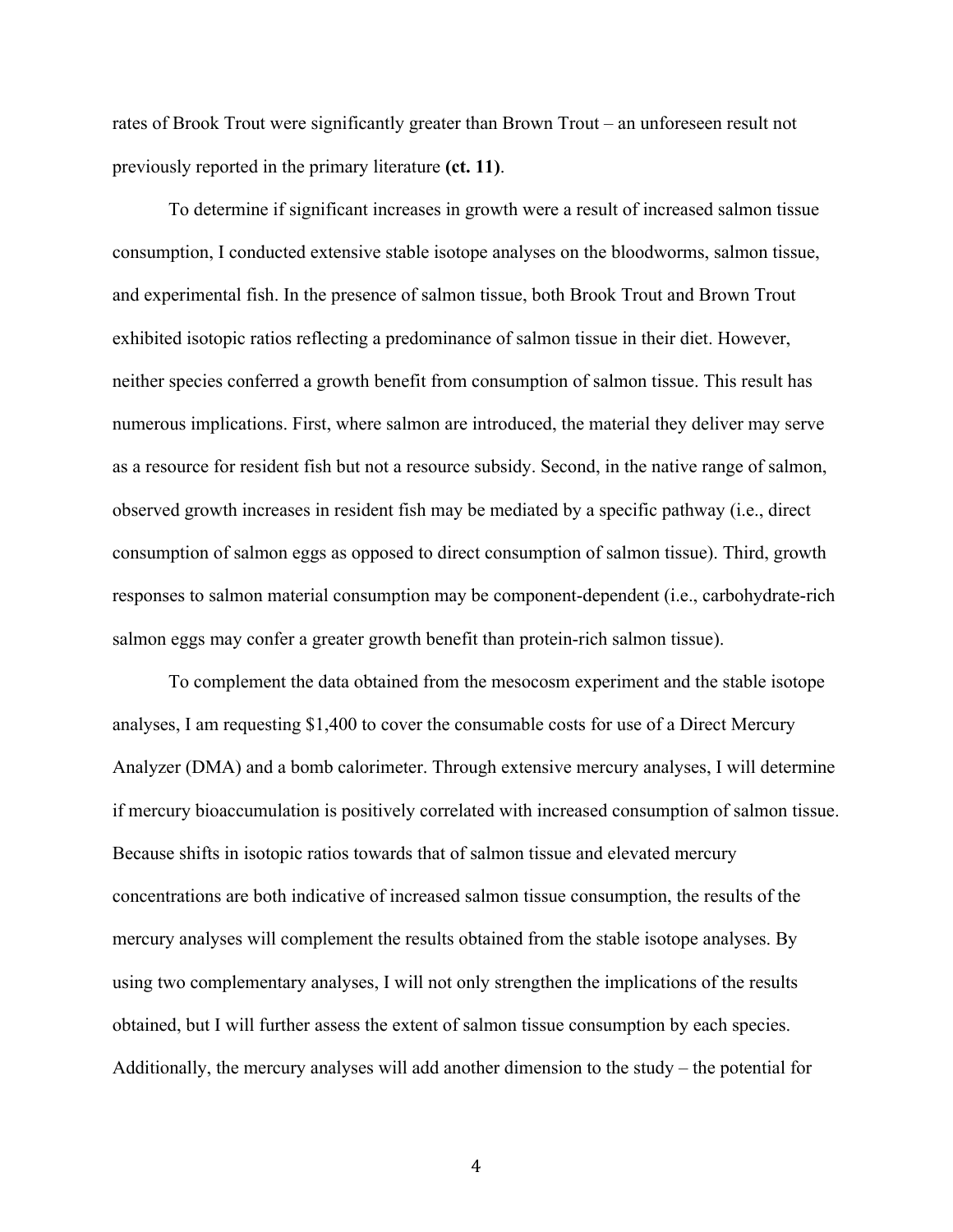introduced salmon to negatively impact resident fish through mercury contamination.

Through use of a bomb calorimeter, I will be able to assess for differences in the energetic densities of bloodworms and various components of salmon material (e.g., eggs, tissues, fats). The energy density data will be combined with the physical parameters of the mesocosm (e.g., water temperature) and incorporated into a bioenergetics model. The bioenergetics model will allow me to run simulations of the expected growth responses of resident Brook Trout and Brown Trout to introduced salmon tissue. Thus, by combining the energy density data with a bioenergetics model, I will determine whether growth responses of resident fish to salmon material consumption are mediated by the component of salmon material consumed. An identification of the particular components of salmon material that confer growth benefits to resident fish would allow for more informed predictions of the effects of salmon introductions on both growth and survival of resident fish species.

I am conducting my research under the guidance of Dr. and Ph.D. student . Dr. and Mr. have served as my research mentors for over two years, and they have both spent a significant amount of time helping me to structure and apply my research in ways that enable novel and meaningful results. I am grateful for the support that both Dr. and Mr. have showed me, and I am committed to producing a poster for a local and national meeting and developing a manuscript for publication.

#### **Methodology and Time Frame**

To complete the proposed analyses, I will use the Direct Mercury Analyzer (DMA) located in the Center for Environmental Science and Technology (CEST) and the bomb calorimeter that belongs to the Chemistry and Biochemistry teaching laboratories located in the Jordan Hall of Science. As of fall 2015, CEST requires all users to cover the consumable costs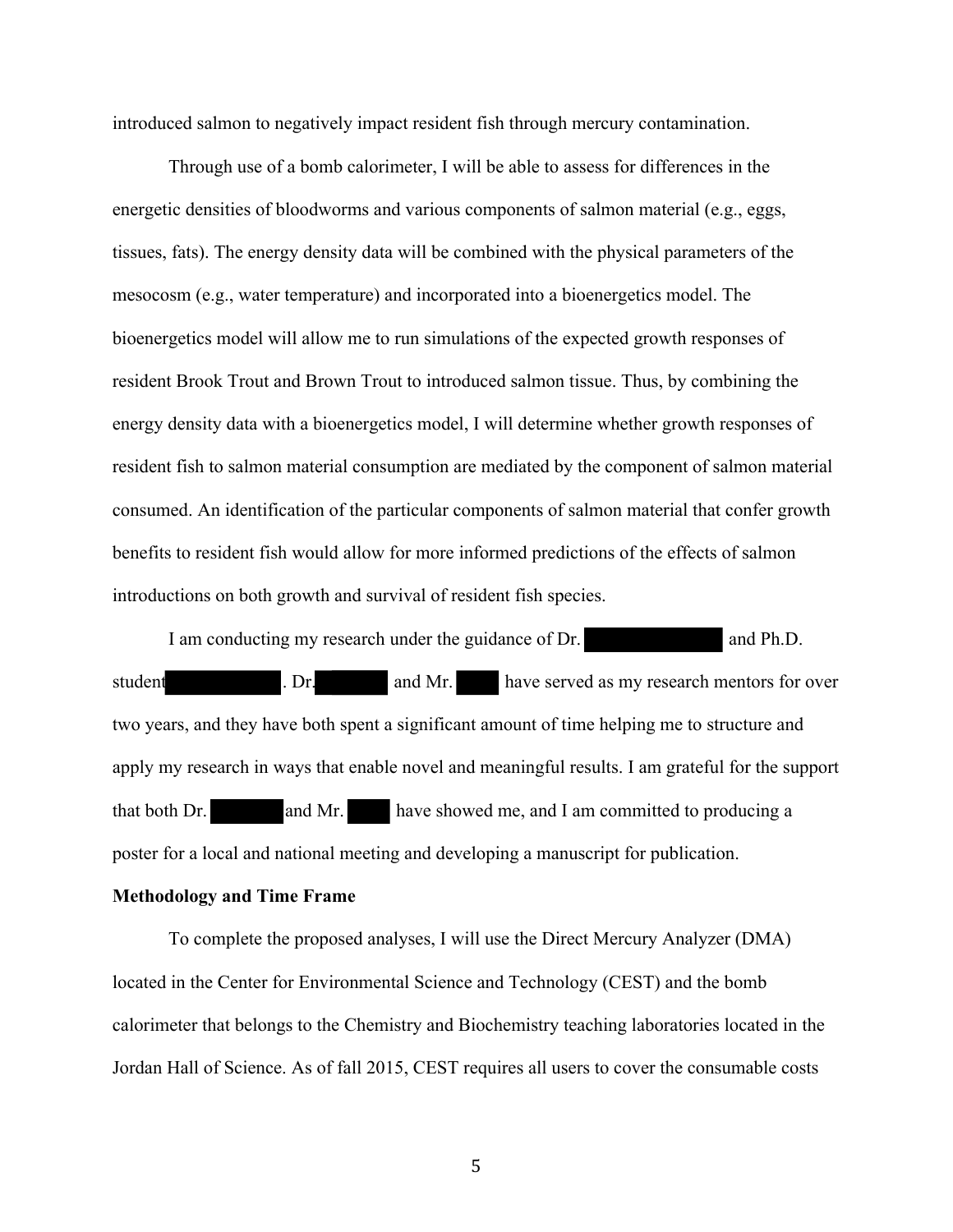(e.g., catalysts, joint sets, reference materials) for use of the DMA. Similarly, the College of Science will not cover consumable costs for use of the bomb calorimeter (e.g., ignition wires, combustion dishes, crucibles). I have completed the necessary training for use of the instruments located in CEST. Additionally, I have contacted Dr. (a) pept. of Chemistry and Biochemistry, and he has agreed to allow me to use the bomb calorimeter.

I will begin conducting the mercury analyses in early February, and I expect to complete both analyses within a month. Use of the DMA requires limited sample preparation, and I expect to analyze 90 samples per day. At that rate, I expect to finish analyzing all 400 samples within a week. Upon completion of the mercury analyses, I will begin using the bomb calorimeter. Use of the bomb calorimeter is more labor-intensive than the DMA. According to Dr. , each sample analysis requires approximately 20 minutes. At a rate of six samples per day, I expect to finish analyzing all 70 samples within two weeks. Thus, factoring in an additional week for unforeseen complications, I expect to complete all my analyses by mid-March. I will then have over a month to evaluate my results and incorporate them into a poster for a presentation at COS-JAM on April 29<sup>th</sup>. The poster produced for COS-JAM will then serve as a template for both a poster for the American Fisheries Society Meeting in August and a manuscript for publication.

### **Products of Proposed Research**

The results of the mercury analyses and the bioenergetics model will be combined with the results of the mesocosm experiment and the stable isotope analyses, and used to generate a manuscript for publication. This publication will provide a comprehensive assessment of the ecological effects of non-native Pacific Salmon and Brown Trout on native Brook Trout in Great Lakes tributaries. Additionally, I will present the results obtained at the College of Science Joint Annual Meeting in the spring of 2016 and at a national meeting during the summer, such as the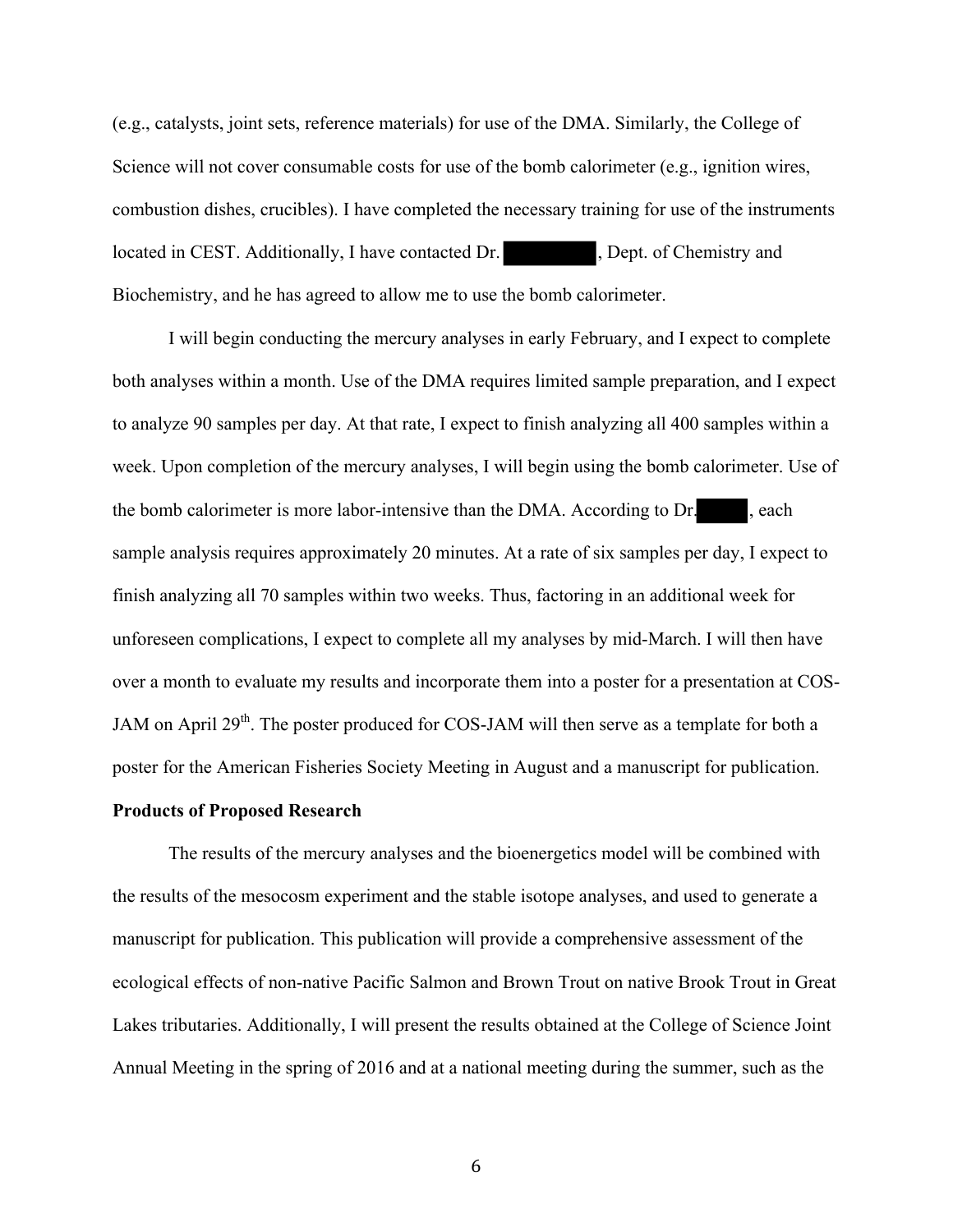American Fisheries Society (AFS) Meeting. At the AFS Meeting, I will share my data with the fisheries professionals who devise and implement management and conservation strategies.

# **Outcomes and Broader Impacts**

The outcomes of the proposed research will have numerous benefits. First, the information gained through the proposed study will help to better inform management decisions regarding dam removals and fish introductions in the Great Lakes region. Second, the data obtained will contribute to the information necessary for a balanced assessment of the ecological benefits and costs of Pacific Salmon management in the Great Lakes. Third, the data will provide insights for the potential impacts of contaminant biotransport on tributaries of the Great Lakes and potential management options for the future. While the introduction of Pacific Salmon has provided significant economic benefits to the Great Lakes, the ecological costs are not well understood. Overall, the proposed research will contribute to the information base necessary to understand and manage the Great Lakes ecosystem for sustainable production of non-native Pacific Salmon and native Brook Trout. In this way, the proposed study will improve the conservation and sustainability of both fishery resources and aquatic ecosystems.

## **Credentials**

For two and a half years, I have conducted undergraduate research in the Stream Ecology Laboratory under the guidance of Dr. and Ph.D. student During the spring of 2014, I was awarded a College of Science Summer Undergraduate Research Fellowship to conduct an independent research study. Through the process of designing and conducting the mesocosm experiment described above, I became more familiar with the scientific process and gained confidence in conducting independent research studies. Additionally, I gained experience in collecting and analyzing data and performing statistical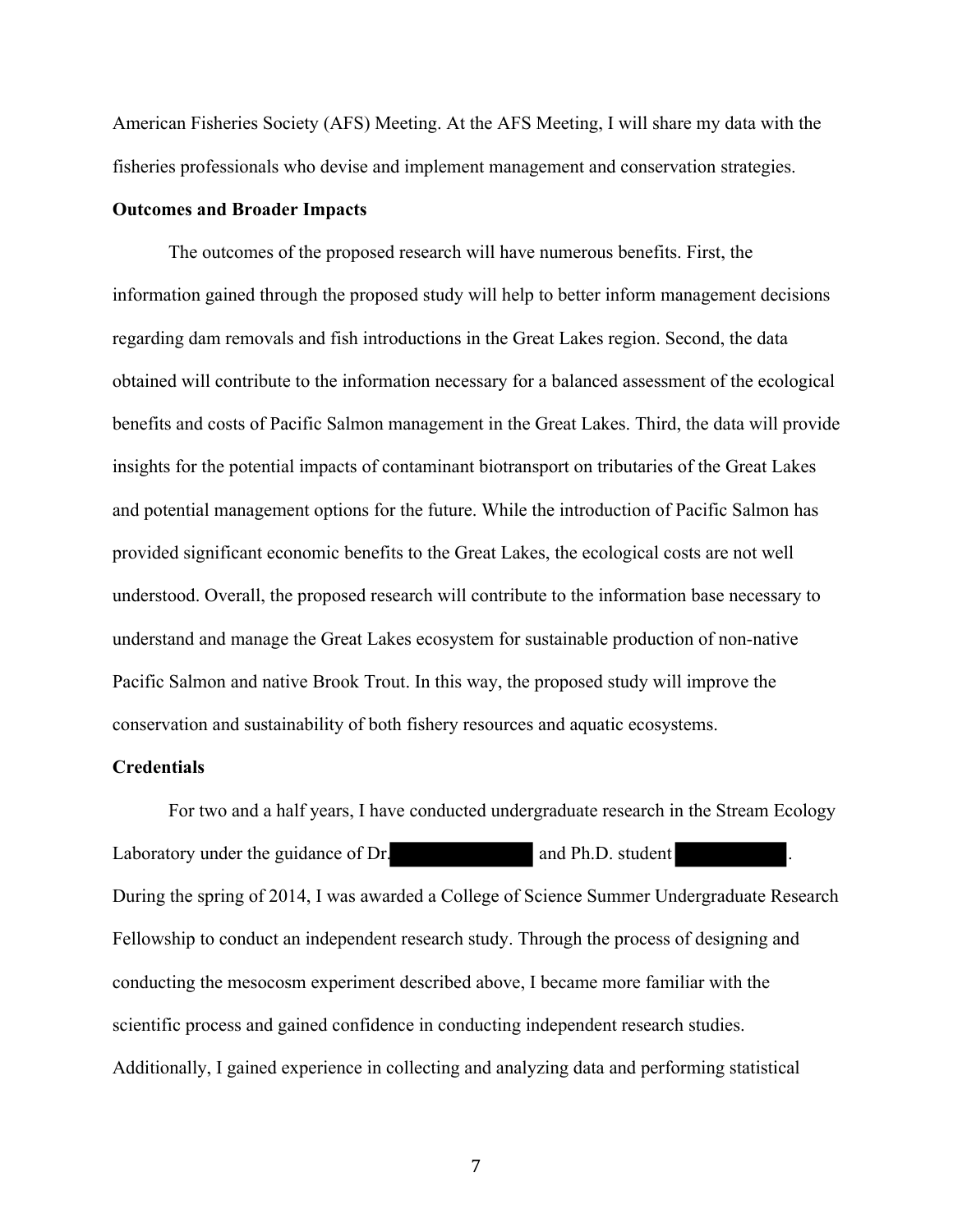analyses. Furthermore, through my coursework in classes like aquatic ecology, tropical marine ecology, and evolutionary biology, I have gained a more academic understanding of the potential effects associated with interactions between non-native and native species.

Aside from the research that I have conducted in the Stream Ecology Laboratory, I have assisted on a research project in Glover's Reef, Belize and conducted independent research in South Caicos, Turks and Caicos Islands. While assisting on a Shark Conservation Project in Belize, I gained experience in following detailed protocols and preparing tissue samples. Through my independent research study on the abundance and habitat use of elasmobranchs off the coast of South Caicos, I gained further experience in devising and conducting research studies. Additionally, I became more familiar with the field procedures commonly associated with aquatic research, such as the deployment of drumlines and baited remote underwater videos. Thus, through my experiences in the classroom and in the field, I have obtained the knowledge and the skills necessary to conduct the proposed research.

#### **Relation to Academic Goals**

As a biological sciences major with a deep interest in the field of ecosystem ecology and its implications for fisheries management, the proposed research will further advance my current research agenda. More specifically, the proposed analyses will fill the gaps that are currently hindering a more thorough understanding of the results that I have obtained thus far. Once these gaps are filled, I will have the information necessary to present and publish a manuscript on the ecological effects of non-native Pacific Salmon and Brown Trout on native Brook Trout in Great Lakes tributaries. The publication of a manuscript is crucial for my current career trajectory, as it would greatly enhance the competitiveness of my applications for graduate school programs and future doctoral programs. Additionally, participation in a national meeting, such as the AFS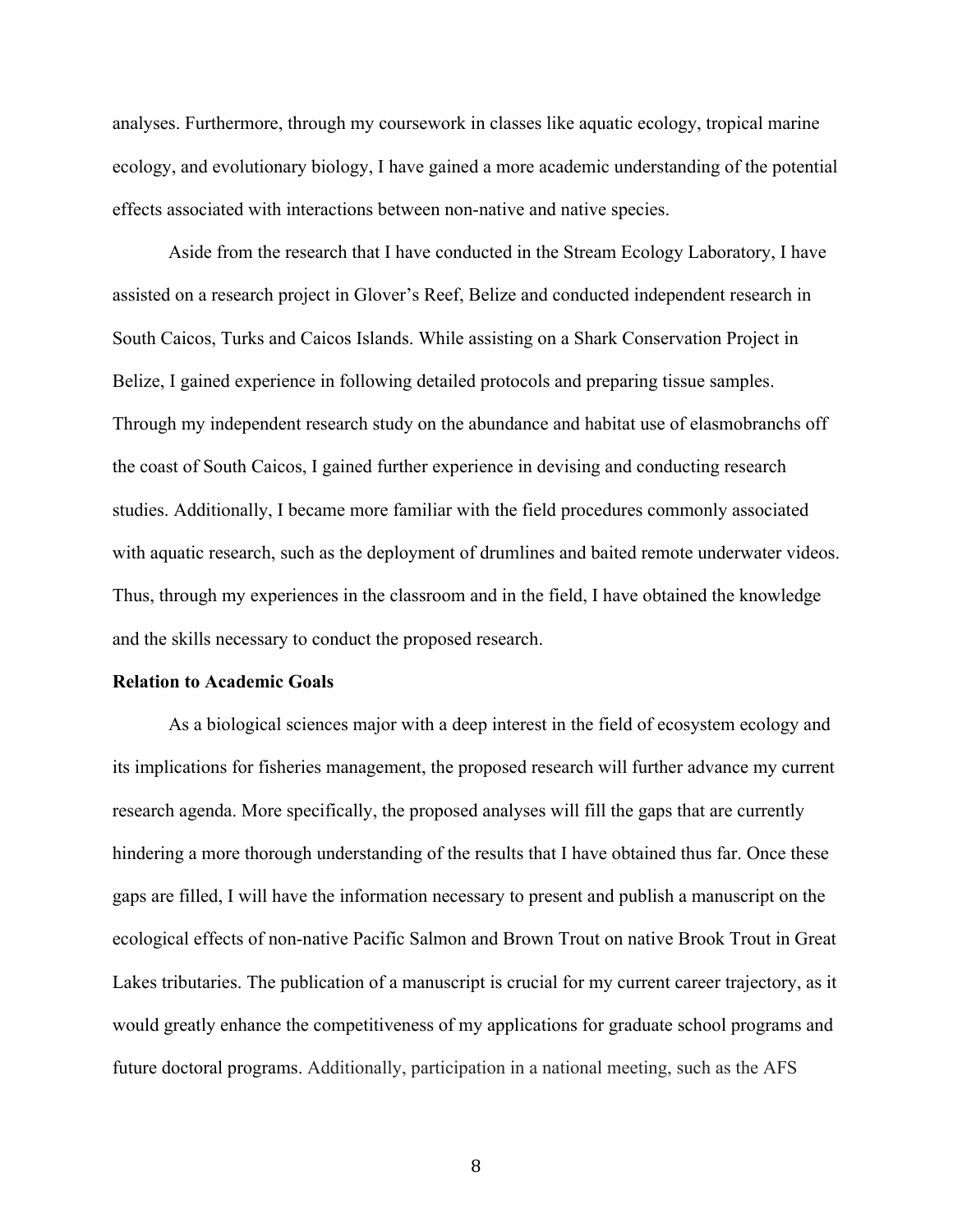Meeting, will have numerous benefits. Through my independent presentation, I will gain both experience and confidence in presenting the findings of my work - preparing me for future presentations in graduate school and beyond. Through attending the presentations of others, I will build my knowledge base and become more aware of the developing trends in the area of fisheries management. Finally, through opportunities to interact with professionals in various fields relating to fisheries management, I will be able to expand my professional network while also gaining career advice.